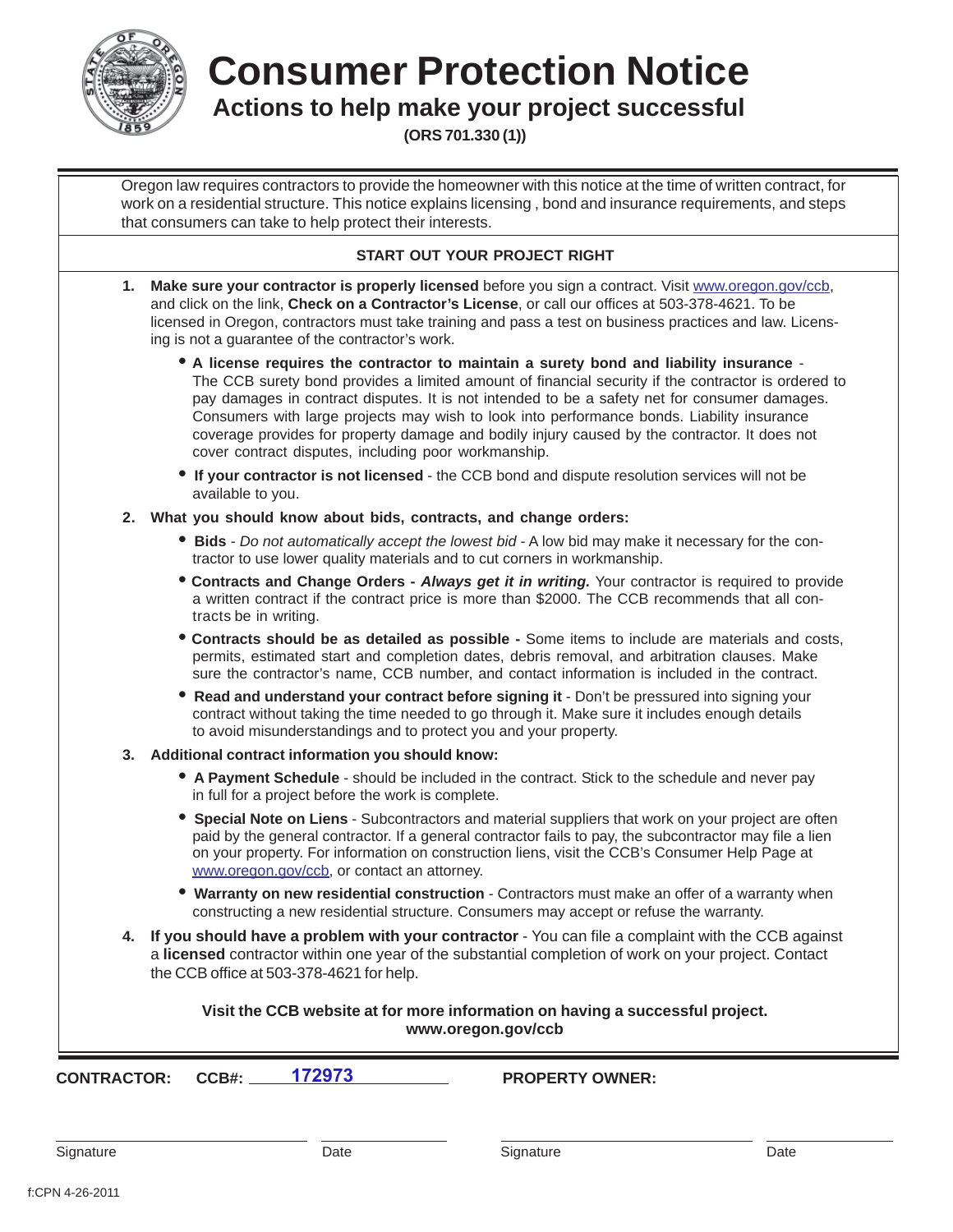

## **Information Notice To Owner About Construction Liens**

**(ORS 87.093)**

**This is not a lien. Your contractor is required by law to provide this notice to inform you about construction lien laws. This notice explains the construction lien law, and gives steps you can take to protect your property from a valid lien. As an owner, you should read this information notice carefully. This information notice is required to be given if you contract for residential construction or remodeling, if you are buying a new home, or at any time the contract price exceeds \$2,000.**

- Under Oregon law, your contractor and others who provide labor, materials, equipment, or services to your project may be able to claim payment from your property if they have not been paid. That claim is called a Construction Lien.
- If your contractor does not pay subcontractors, employees, rental equipment dealers, materials suppliers, or does not make other legally required payments, those who are owed money may place a lien against your property for payment. **It is in your best interest to verify that all bills related to your contract are paid, even if you have paid your contractor in full.**
- If you occupy or will occupy your home, persons who supply materials, labor, equipment, or services ordered by your contractor are permitted by law to file a lien against your property only if they have sent you a timely Notice of Right to Lien (which is different from this Information Notice), before or during construction. If you enter into a contract to buy a newly-built, partially-built, or newly-remodeled home, a lien may be claimed even though you have not received a Notice of Right to a Lien. If you do not occupy the building, a Notice of Right to Lien is not required prior to filing a lien.

**This notice is not intended to be a complete analysis of the law. You should consult an attorney for more information.**

## **Common Questions and Answers About Construction Liens**

**Can someone record a construction lien even if I pay my contractor?** Yes. Anyone who has not been paid for labor, material, equipment, or services on your project and has provided you with a valid Notice of Right to Lien has the right to record a construction lien.

**What is a Notice of Right to Lien?** A Notice of a Right to Lien is sent to you by persons who have provided labor, materials, or equipment to your construction project. It protects their construction lien rights against your property.

**What should I do when I receive a Notice of Right to Lien?** Don't ignore it. Find out what arrangements your contractor has made to pay the sender of the Notice of Right to Lien.

**When do construction liens need to be recorded?** In Oregon, construction liens generally need to be recorded within 75 days from the date the project was substantially completed, or 75 days from the date that the lien claimant stopped providing labor, material, equipment, or services, whichever happened first. To enforce a lien, the lien holder must file a lawsuit in a proper court within 120 days of the date the lien was filed.

**Note to Contractor:** This notice must be delivered personally, or mailed by registered mail, certified mail, or by first-class mail with a certificate of mailing. Ask the signing parties to provide you with an original or copy to retain in your files. You should retain proof of delivery of this notice for at least two years.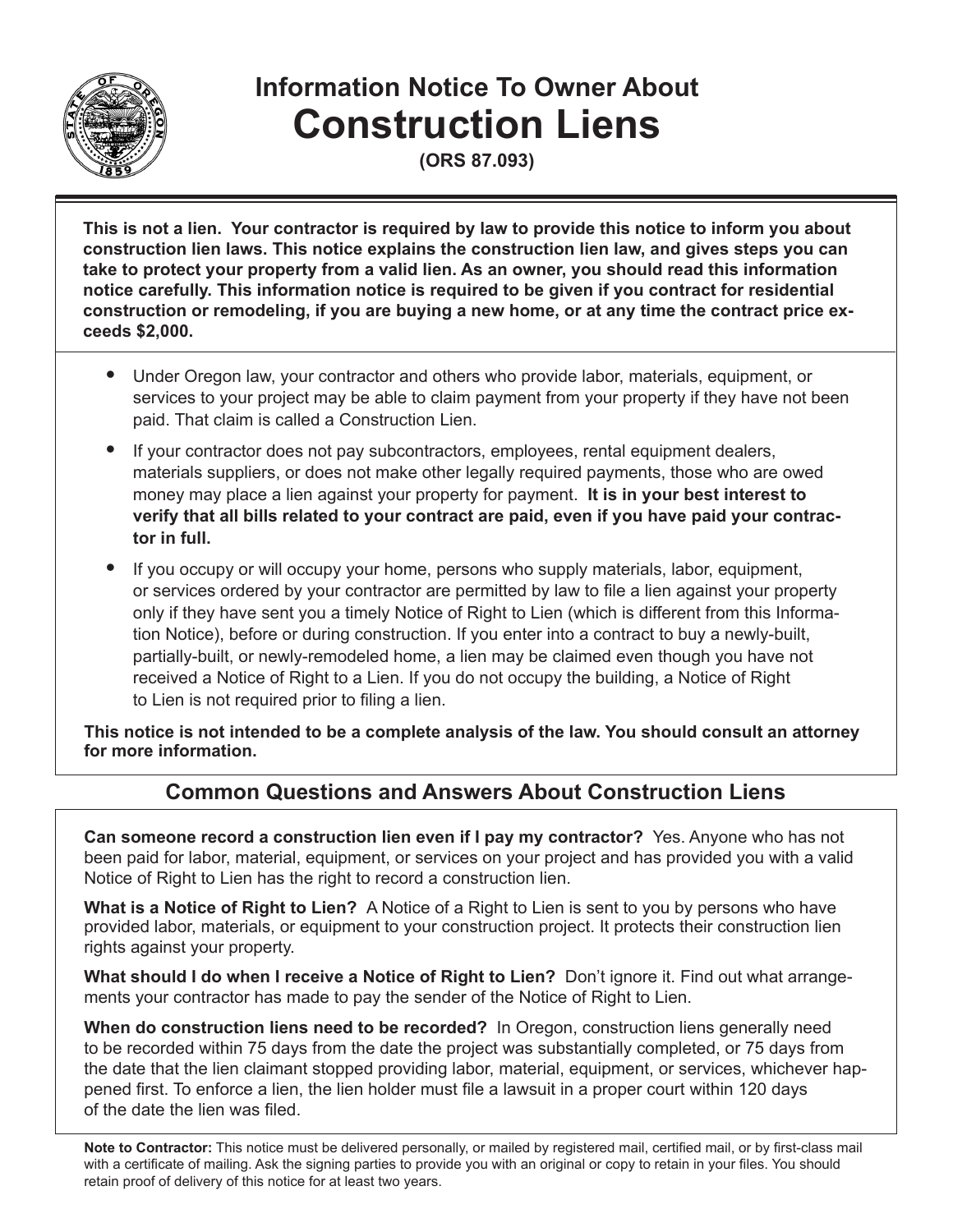### **Steps That Consumers Can Take to Protect Themselves**

- **Contact the Construction Contractors Board (CCB) and confirm that your contractor is licensed.** The law requires all construction contractors to be licensed with the CCB. Check a contractor's license online at the CCB consumer website: www.oregon.gov/ccb, or you can call 503-378-4621.
- **Review the Consumer Protection Notice (ORS 701.330(1))**, which your contractor must provide to you at the time of contract on a residential structure.
- **Consider using the services of an escrow agent** to protect your interests. Consult your attorney to find out whether your escrow agent will protect you against liens when making payments.
- **Contact a title company about obtaining a title policy** that will protect you from construction lien claims.
- **Find out what precautions, if any, will be taken** by your contractor, lending institution, and architect to protect your project from construction liens.
- **Ask the contractor to get lien waivers or lien releases** from every subcontractor, materials provider, equipment provider, and anyone else the contractor is responsible for paying. Do this before you give your contractor a progress payment.
- **Have a written contract with your contractor.** A written contract is **required** for projects greater than \$2,000. An original contractor that fails to provide a written contract as required by law, may not place a construction lien against the owner's property.
- **If you receive a Notice of Right to Lien, ask for a statement of the reasonable value of the materials, labor, equipment, or services** provided to your project from everyone who sends you a Notice of Right to Lien. If the information is not provided in a timely manner, the sender of the Notice of Right to Lien may still be able to file a construction lien, but will not be entitled to attorney fees.
- **When you pay your contractor, write checks made jointly payable to the contractor, subcontractors, materials, equipment, or services providers.** The checks name both the contractor and the subcontractor, materials or equipment provider. The checks can only be cashed if **both** the contractor and the subcontractor, materials or equipment provider endorses it. Be aware that many banks will not accept checks made payable to multiple parties unless each party appears at the bank with government-issued identification at the time of deposit. Your contractor may wish to check with its bank and advise whether this is an option.
- **Should you have a dispute with your contractor,** you may be able to file a complaint with the CCB and be reimbursed in whole or in part from the contractor's bond. For more details about help available through the agency, write to the CCB at PO Box 14140, Salem, OR 97309-5052 or call 503-378-4621.
- **Consult an attorney.** If you do not have an attorney, consider contacting the Oregon State Bar Referral Service at 503-684-3763 or 1-800-452-7636.

Signing this Information Notice verifies only that you have received it. Your signature does not give your contractor or those **who provide material, labor, equipment, or services, any additional rights to place a lien on your property.**

| Job Site Address: The Site of Site Address of the Site of the Site of the Site of the Site of the Site of the Site of the Site of the Site of the Site of the Site of the Site of the Site of the Site of the Site of the Site |        |                                        |      |
|--------------------------------------------------------------------------------------------------------------------------------------------------------------------------------------------------------------------------------|--------|----------------------------------------|------|
| CCB#:<br>CONTRACTOR:                                                                                                                                                                                                           | 172973 |                                        |      |
| <b>SUNSET GRANITE</b>                                                                                                                                                                                                          |        |                                        |      |
| Print Name (as it appears on contract)                                                                                                                                                                                         |        | Print Name (as it appears on contract) |      |
| Anglow Martin                                                                                                                                                                                                                  |        | Signature                              | Date |
| Signature                                                                                                                                                                                                                      | Date   |                                        |      |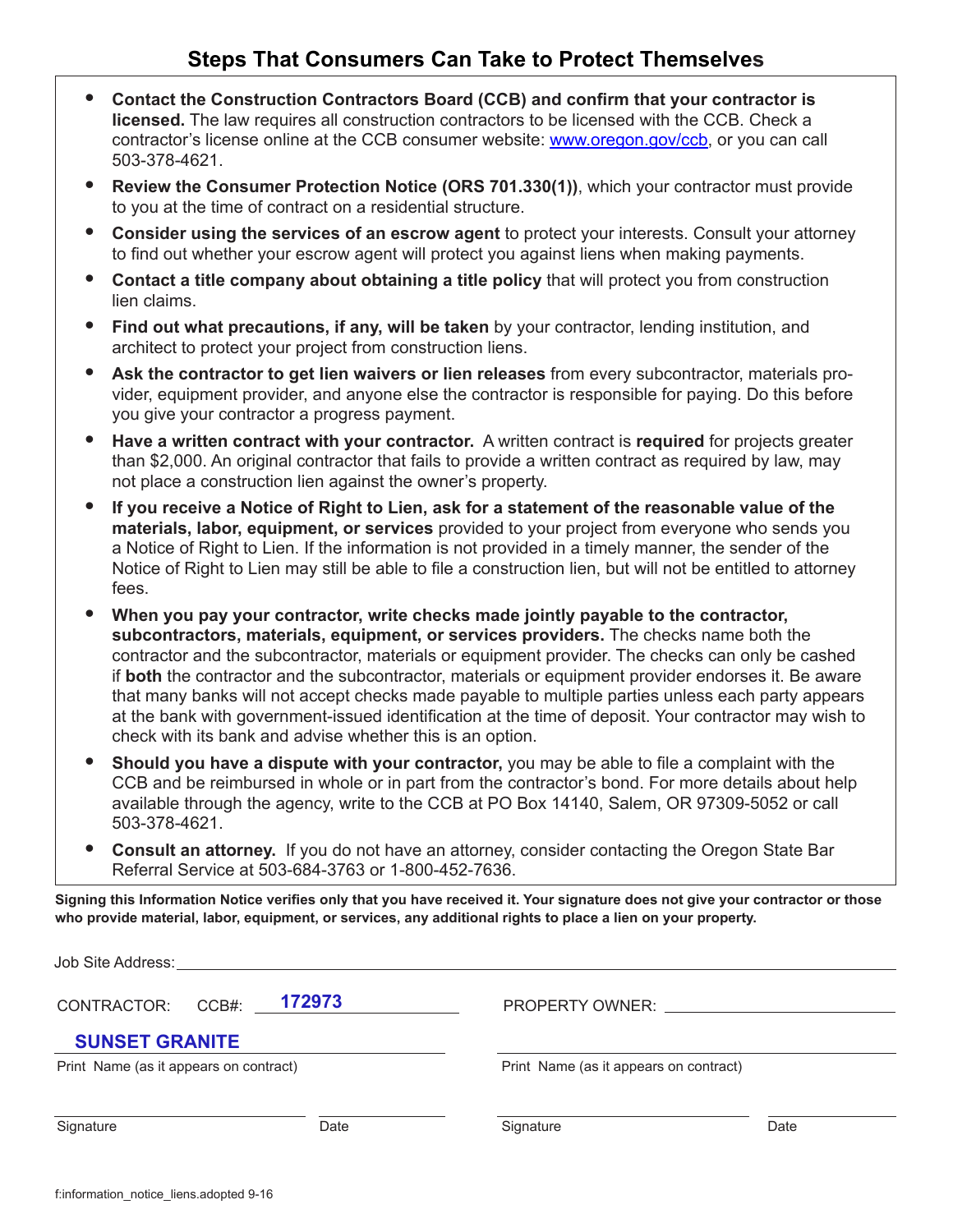

# **Notice of Procedure**

## **Regarding Residential Construction Arbitrations and Lawsuits**

**(ORS 701.330)**

Oregon law contains important requirements that homeowners must follow before starting an arbitration or court action against any contractor, subcontractor, or supplier (materials or equipment) for construction defects.

#### **Before you start an arbitration or court action, you must do the following:**

- 1. Deliver a written notice of any conditions that you believe are defective to the contractor, subcontractor, or supplier that you believe is responsible for the alleged defect.
- 2. Allow the contractor, subcontractor, supplier, or its agent, to visually inspect the possible defects and also allow the contractor, subcontractor, or supplier to do reasonable testing.
- 3. Provide the contractor, subcontractor, supplier, or its agent, the opportunity to make an offer to repair or pay for the defects. You are not obligated to accept any offer made.

There are strict procedures and deadlines that must be followed under Oregon law. Failure to follow those procedures or meet those deadlines will affect your right to start an arbitration or court action.

**You should contact an attorney** for information on the procedures and deadlines required under Oregon law.

**Your contractor is supplying this notice to you as required by Oregon law.**

CONTRACTOR: CCB#: **172973** HOMEOWNER: **172973**

#### **SUNSET GRANITE**

Print Contractor Name (as it appears on contract) Print Homeowner Name (as it appears on contract)

Signature of Authorized Representative Date Signature Signature Date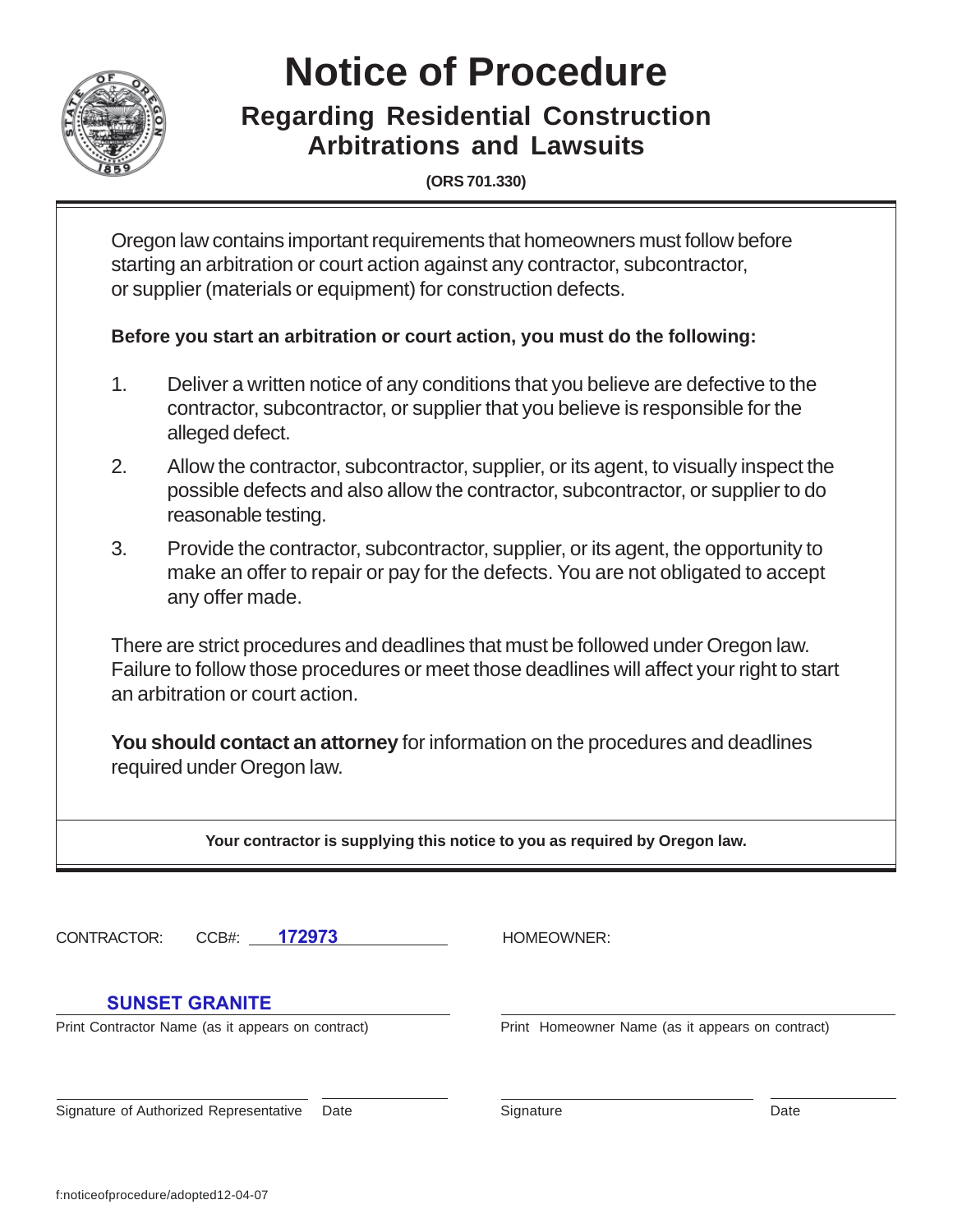## **NOTICE OF RIGHT TO A LIEN**

**(ORS 87.021)** 

 $\mathsf{L}$ 

| <b>Warning: Read this notice.</b><br>Protect yourself from paying any contractor or supplier<br>twice for the same service. |                                                                                            |                                                                                                                                                                                                                                                                                                                                                                    |  |  |
|-----------------------------------------------------------------------------------------------------------------------------|--------------------------------------------------------------------------------------------|--------------------------------------------------------------------------------------------------------------------------------------------------------------------------------------------------------------------------------------------------------------------------------------------------------------------------------------------------------------------|--|--|
| To:                                                                                                                         |                                                                                            | Date of mailing: _____________________                                                                                                                                                                                                                                                                                                                             |  |  |
|                                                                                                                             | (Owner)                                                                                    | (registered or certified mail)                                                                                                                                                                                                                                                                                                                                     |  |  |
|                                                                                                                             | (Owner's address)                                                                          |                                                                                                                                                                                                                                                                                                                                                                    |  |  |
|                                                                                                                             | This is to inform you that <b>SUNSET GRANITE</b>                                           | (name of contractor) has begun to                                                                                                                                                                                                                                                                                                                                  |  |  |
|                                                                                                                             |                                                                                            | provide (description of materials, equipment, labor or service) Installation work for stone countertops                                                                                                                                                                                                                                                            |  |  |
|                                                                                                                             |                                                                                            |                                                                                                                                                                                                                                                                                                                                                                    |  |  |
|                                                                                                                             |                                                                                            | for improvements to property you own. The property is located at example and the state of the state of the state of the state of the state of the state of the state of the state of the state of the state of the state of th                                                                                                                                     |  |  |
|                                                                                                                             | property may still be subject to a lien unless the supplier providing this notice is paid. | A lien may be claimed for all materials, equipment, labor and services furnished after a date that is eight days, not<br>including Saturdays, Sundays, and holidays, as defined in ORS 187.010, before this notice was mailed to you. Even if you<br>or your mortgage lender has made full payment to the contractor who ordered these materials or services, your |  |  |
| State of Oregon.                                                                                                            |                                                                                            | THIS IS NOT A LIEN. It is a notice sent to you for your protection in compliance with the construction lien laws of the                                                                                                                                                                                                                                            |  |  |
|                                                                                                                             | This notice has been sent to you by:                                                       |                                                                                                                                                                                                                                                                                                                                                                    |  |  |
| Name:                                                                                                                       | <b>Sunset Granite</b>                                                                      |                                                                                                                                                                                                                                                                                                                                                                    |  |  |
| Address:                                                                                                                    | 25565 NW Evergreen Rd., Hillsboro OR 97124                                                 |                                                                                                                                                                                                                                                                                                                                                                    |  |  |
| $(503) 649 - 5852$<br>Phone:                                                                                                |                                                                                            |                                                                                                                                                                                                                                                                                                                                                                    |  |  |
|                                                                                                                             | If you have questions about this notice, feel free to call us at 503-378-4621              |                                                                                                                                                                                                                                                                                                                                                                    |  |  |

*See reverse side for more important information.*